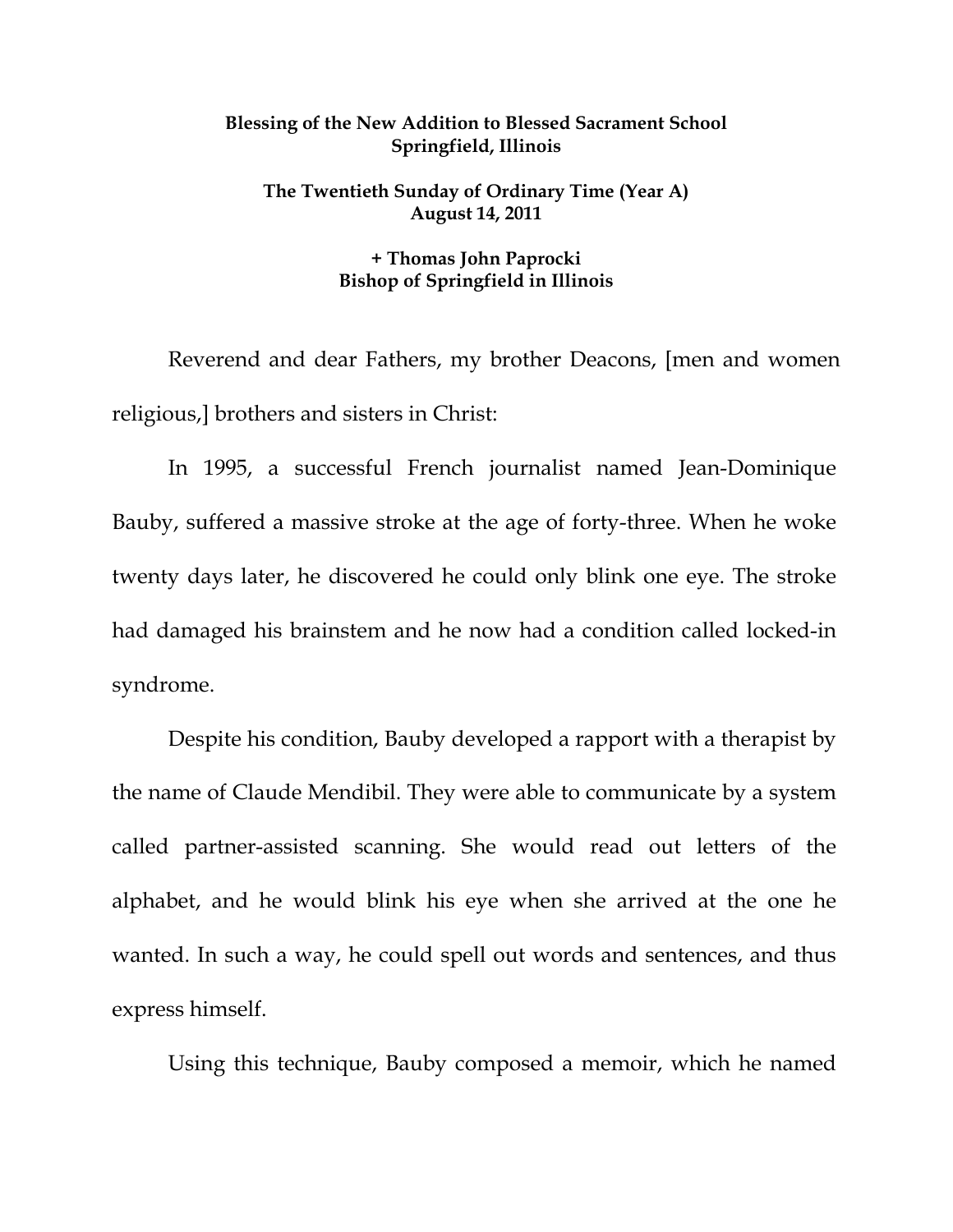*The Diving Bell and the Butterfly*. In it he describes life before and after his stroke. The book was published to great critical acclaim in 1997, just days before the author's death from pneumonia. It was made into a successful movie ten years later.

Apparently each word of *The Diving Bell and the Butterfly* took, on average, two minutes to compose. Approximately two hundred thousand blinks were required to finish the book. Jean-Dominique Bauby's resolve was legendary. His doggedness in the face of the almost impossible was truly incredible. His persistence is now immortalized in a text that is judged a modern classic for that very reason. His vision and determination have inspired millions across the world, uniting them in respect and admiration.

The healing of the Canaanite woman's daughter that we heard about in today's Gospel comes about through the mother's faithful perseverance. Jesus is impressed with her unrelenting prayer. Her faith is a wonderful example. Although his initial response seems hesitant, or even harsh, Jesus cannot ignore the cry of the poor woman, and she is rewarded. What an incredible gift – the restoration of her beloved daughter to full health. God's love is made manifest through her healing.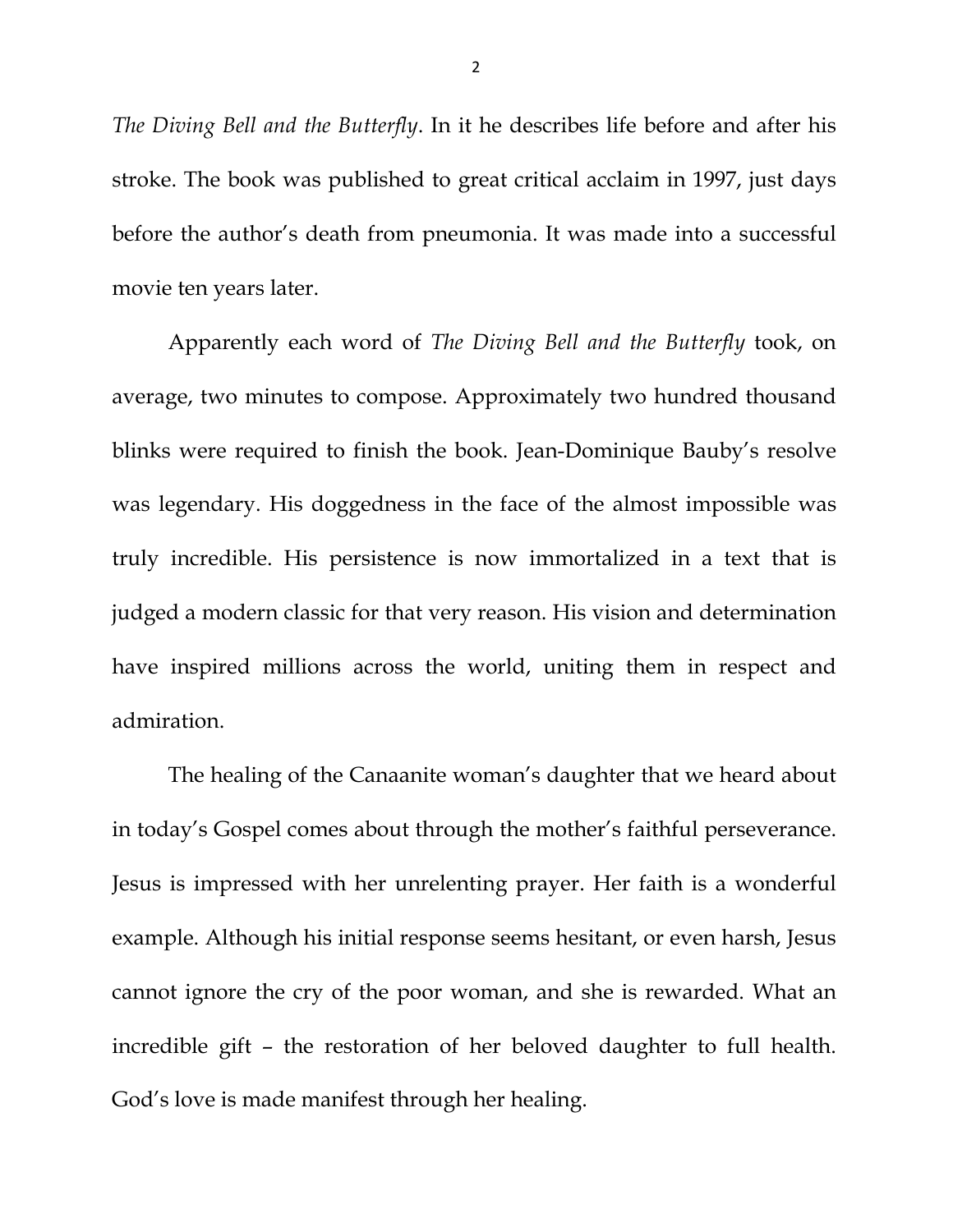In the humility of the Canaanite woman, Saint Augustine saw a figure of the Church.1 Whereas many of the Jews rejected Jesus in their pride, this woman, in her humility, implores Jesus to heal her daughter.

 Of this Canaanite woman, Saint John Chrysostom cried out in praise: "Behold the woman's wisdom! She did not venture so much as to say a word against anyone else. She was not stung to see others praised, nor was she indignant to be reproached. Behold her constancy."2 She did not argue with the Lord, but accepted the truth of his words.

 She knew that the Gentiles - from which she came - lived like dogs in an unclean manner barking at their false gods.3 Yet whereas many of the Jews did not recognize Jesus' divinity, she did, and begged him only for the crumbs others refused to eat. Because of her humility, the Lord answers her request.

 Reflecting on the healing of the woman's daughter, Saint John Chrysostom asks,

"Do you see how this woman, too, contributed not a little to the healing of her daughter? For note that Christ did not say, 'Let your little daughter be made whole,' but 'Great is your faith, be it done for you as you desire.' These words were not uttered at random, nor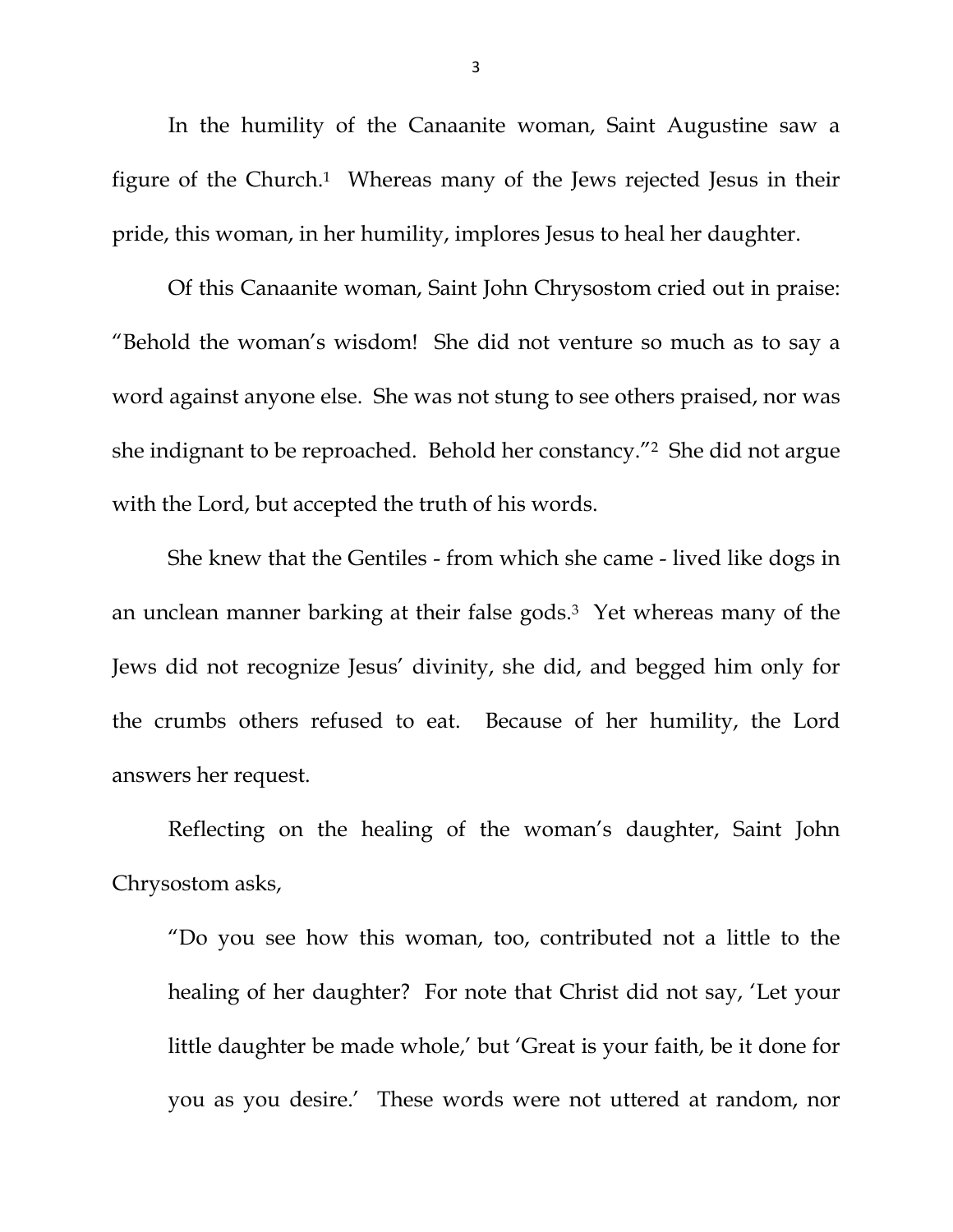were they flattering words, but great was the power of her faith, and for our learning."4

We must learn from her example; we must learn ever anew the value and strength of a humble faith.

 Is this not among the principle tasks of a Catholic school, to instill within the young faithful, in cooperation with their parents and godparents, a humble faith?

 It gives me great joy to be with you today to celebrate the Holy Eucharist and to bless the new addition of Blessed Sacrament School.

 At its heart, Catholic education seeks to teach children to "observe what is right" and to "do what is just" through a sharing in the proclamation of the Gospel of Jesus Christ (Isaiah 56:1). This must always be the primary and guiding task of everyone who has a part to play in a Catholic school, whether principal or teacher, staff or volunteer, parent or student, coach or fan.

 It must always be borne in mind that the task of educating children in the Catholic faith in a Catholic school is secondary to the task of parents to raise their children in the faith at home, which has often been called the domestic Church. If what is taught at school is not lived and practiced at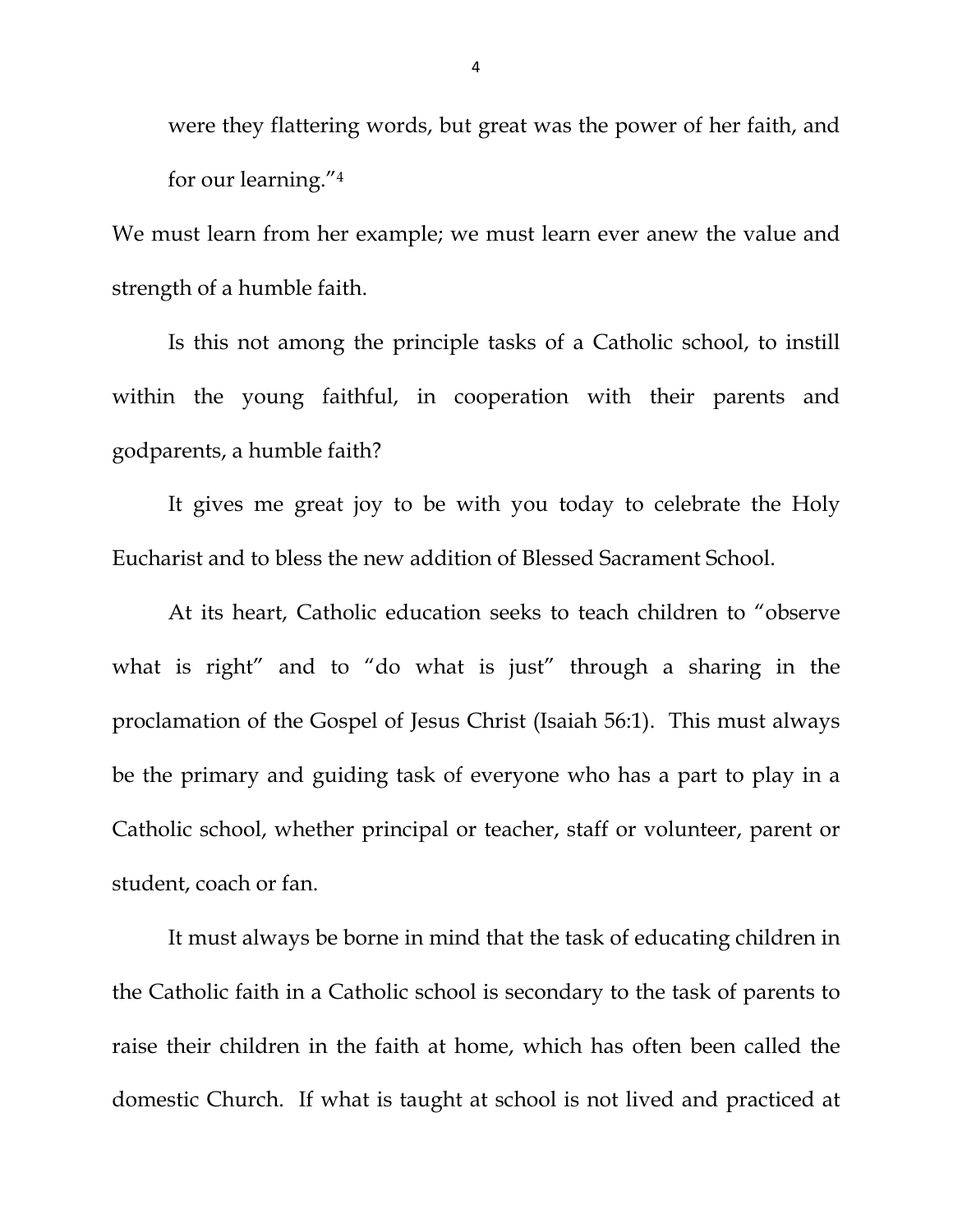home, Catholic education loses its purpose and its ability to help students "reach the joy [God has] prepared for us beyond all our imagining."5

 We can reach the unimaginable joy of being in God's presence forever by joining ourselves to the Lord in this life and becoming his servants (cf. Isaiah 56:6). For this reason, parents must strive to teach their children to keep the Sabbath day holy and to love both God and neighbor. Catholic education aims to assist parents in this task while teaching students about the natural world.

 The education of children has been a vibrant and vital part of your parish life for the past eighty-six years when Blessed Sacrament School first opened its doors and welcomed its first students. You have labored diligently these past many months to ensure that the education of children will continue here for decades to come. On the completion of this new addition, I congratulate you and for your dedication to this important and necessary ministry of the Church I am grateful.

"Today we ask God's blessing on this center of seeking, learning and teaching what is true. We ask that those entrusted with the education of children or young people in this institution may teach their students how to join the discoveries of human wisdom with the truth of the Gospel, so